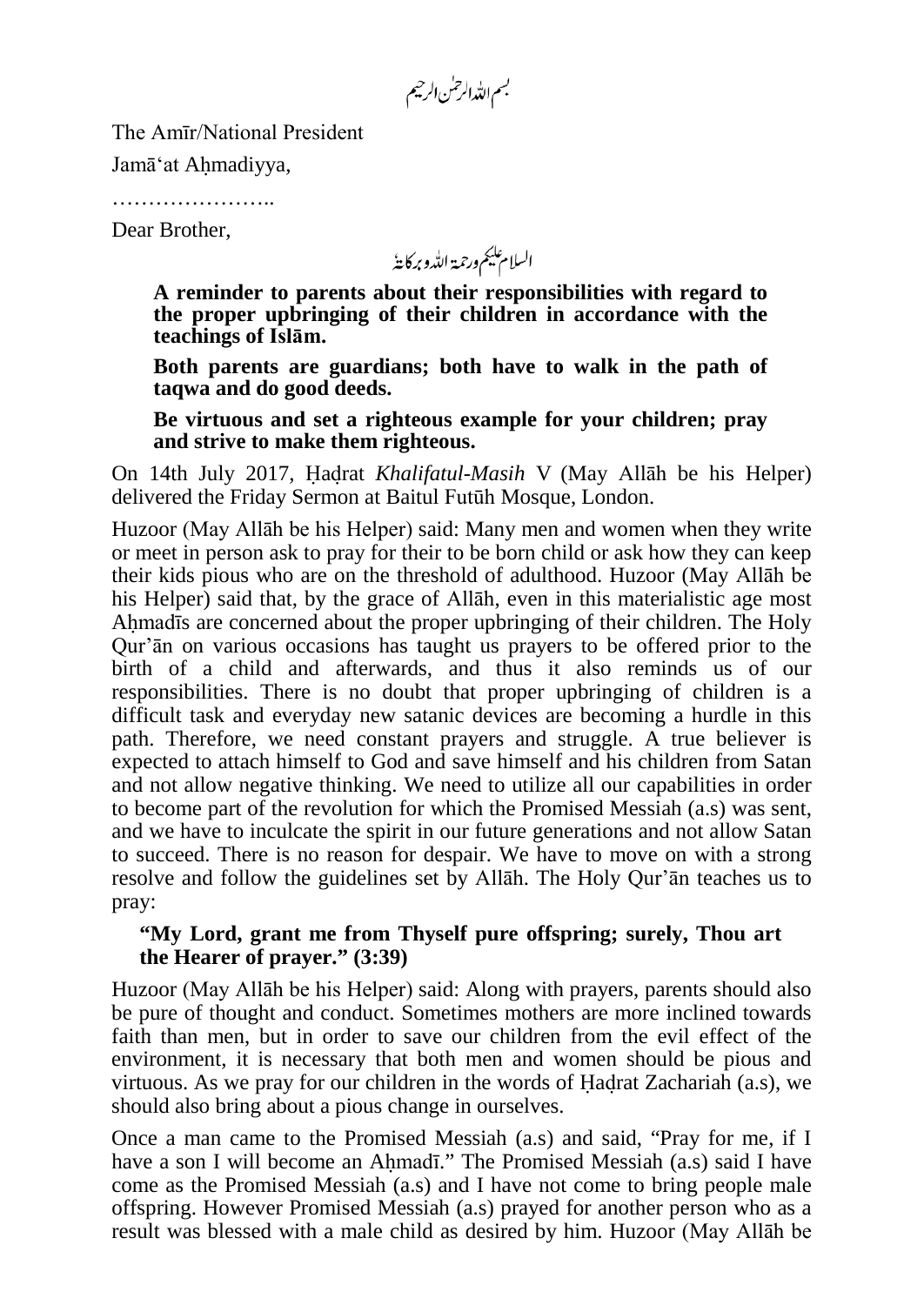his Helper) said: Sometimes people also write to me that if such and such of their desire are met they will become Ahmadī. Such acceptance has no meaning.

Huzoor (May Allāh be his Helper) said: There is also the prayer of Hadrat Zachariah (a.s):

## **"My Lord, leave me not childless, and Thou art the Best of inheritors." (21:90)**

This prayer can only be offered by those who give preference to their faith over the world. We should not only pray for pious progeny, but for progeny that is pious and righteous and a servant of the faith. Being tried on account of one's children is a great tribulation, hence if one's progeny is righteous he has nothing to worry about. God Himself says: "He protects the righteous". Whoever subjugates his own ideas to the will of God is contented on the part of his children.

The Promised Messiah (a.s) says: "Be virtuous yourself and present an excellent example of piety and *Taqwa* for you children and strive to make them virtuous and pious. You should strive for this just as you strive to accumulate wealth for them."

Pray to Allāh consistently and set an example. Allāh says that those who wish to be saved from Satan's attacks have the following qualities, They pray that:

## **"Our Lord, grant us of our wives and children the delight of** *our* **eyes, and make us a model for the righteous." (25:75)**

Both parents should offer this prayer. Both mother and father are guardians and they can only do justice to the upbringing of their children if both walk in the path of *Taqwa* and watch over their actions. Allāh says that if you wish to have a righteous progeny then you should watch over your own actions, otherwise your desire for righteous progeny will only be a claim. Huzoor (May Allāh be his Helper) said: Many people ask me to pray that their children may be righteous, but when I ask them about their own five-time prayers, they say, "We try to offer them." Thus they are false in claiming that they desire a righteous progeny. The desire to have progeny just so that they may continue one's name is an idolatrous desire.

The Promised Messiah (a.s) says: "Some people only desire heirs for their property. But in fact we should desire children who are servants of the faith." And if we desire righteous progeny we must act upon Allāh's commandments. It is a great responsibility of parents to pray for their children and set examples for them. If one's own conduct is contrary to the teachings of faith, then the prayer for righteous progeny are not well-intentioned. Both father and mother our Lord, grant us of our wives) رَبَّنَا هَبْ أَنْوَاجِذَا وَذَّرِّيَاتِنَا قُرَّةَ أَعْيُنٍّ should pray and children the delight of *our* eyes), and this prayer teaches us to act in a way that we become models for our children. Thus in the Holy Qur'ān while Allāh teaches us to pray, He also stresses the need for us to scrutinize our own actions. If a person continues to sin, then what can he desire from his children other than to leave heirs for his sins. If your desire for children is not for the purpose of faith and piety, then it is a frivolous and sinful desire. It is often seen that people desire children, but rarely do we see them worrying about making them virtuous. The Promised Messiah (a.s) says: "There is no Salāt in which I do not pray for my companions, my children and my wife." There are many parents